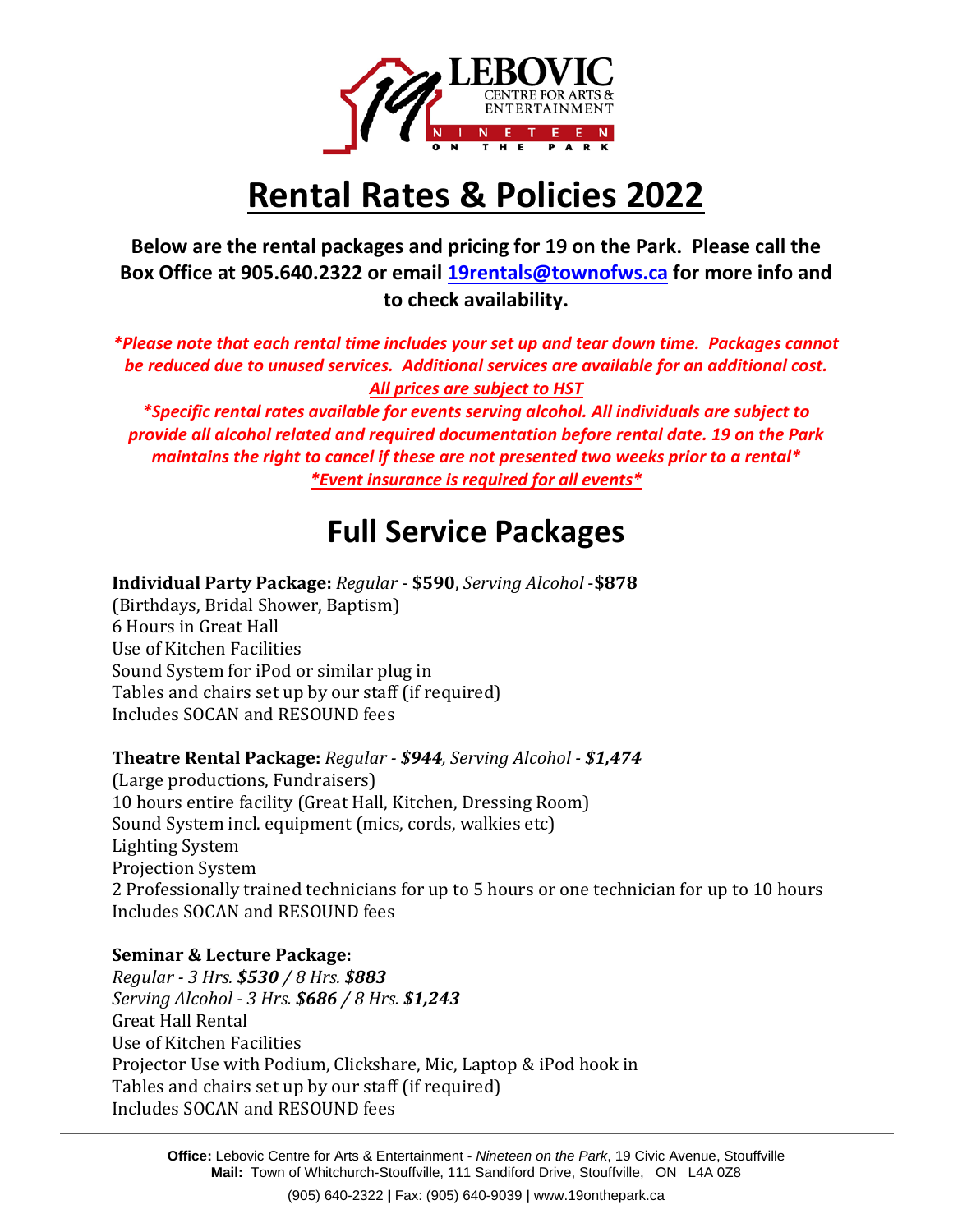#### **Dance School/Comp Performance: \$1,063**

6 Hour Facility Rental (Great Hall, Kitchen, Dressing Room) Sound System Lighting System Dance Floor installation & removal by our staff 2 Professionally Trained Technicians (4 Hours) Includes SOCAN and RESOUND fees

#### **Wedding Package:** *Regular* - **\$1,619**, *Serving Alcohol* - **\$2,133**

10 Hour Rental Day of Event 4 Hour Set-up Time (night before) Entire Facility including Kitchen & Dressing Room Tables & chairs set up Podium use with Mic (projector if required) Sound System & basic Stage Lighting – Technician included for up to 10 hours Includes SOCAN and RESOUND fees

#### **Daytime Wedding Ceremony Package: \$444**

**(Available 8:00am – 5:00pm Monday – Friday)** 3 Hours in Great Hall Podium use with Wired Mic Officiant (non-denominational) Tables & chairs set up Building and Civic Square access for photos *\*Not available on holidays or long weekends*

#### **Officiant (non-denominational) Add-on: \$437**

Pre-wedding ceremony consultation Officiant to perform ceremony Marriage license to be obtained separately *\*If booking on a holiday or long weekend please contact the coordinator for additional fees* 

**Weekday Use Packages** *(not-for-profit discount not applicable to this package)* **(Available 8am-4pm, Monday to Thursday, and 8am-1pm on Friday** *except Holidays***)** Great Hall - \$53/hour (3 hour min/ includes use of hall, projection system and podium. No set up incl.)

**Celebration of Life Package:** *Regular -* **\$482** *Serving Alcohol* - **\$643** (must be booked no more than three weeks prior to rental date) 4 Hours in Great Hall Use of Kitchen Facilities Podium use with Wired Mic (projector if required) Tables & chairs set up Contact with Funeral Home (if applicable) Includes SOCAN and RESOUND fees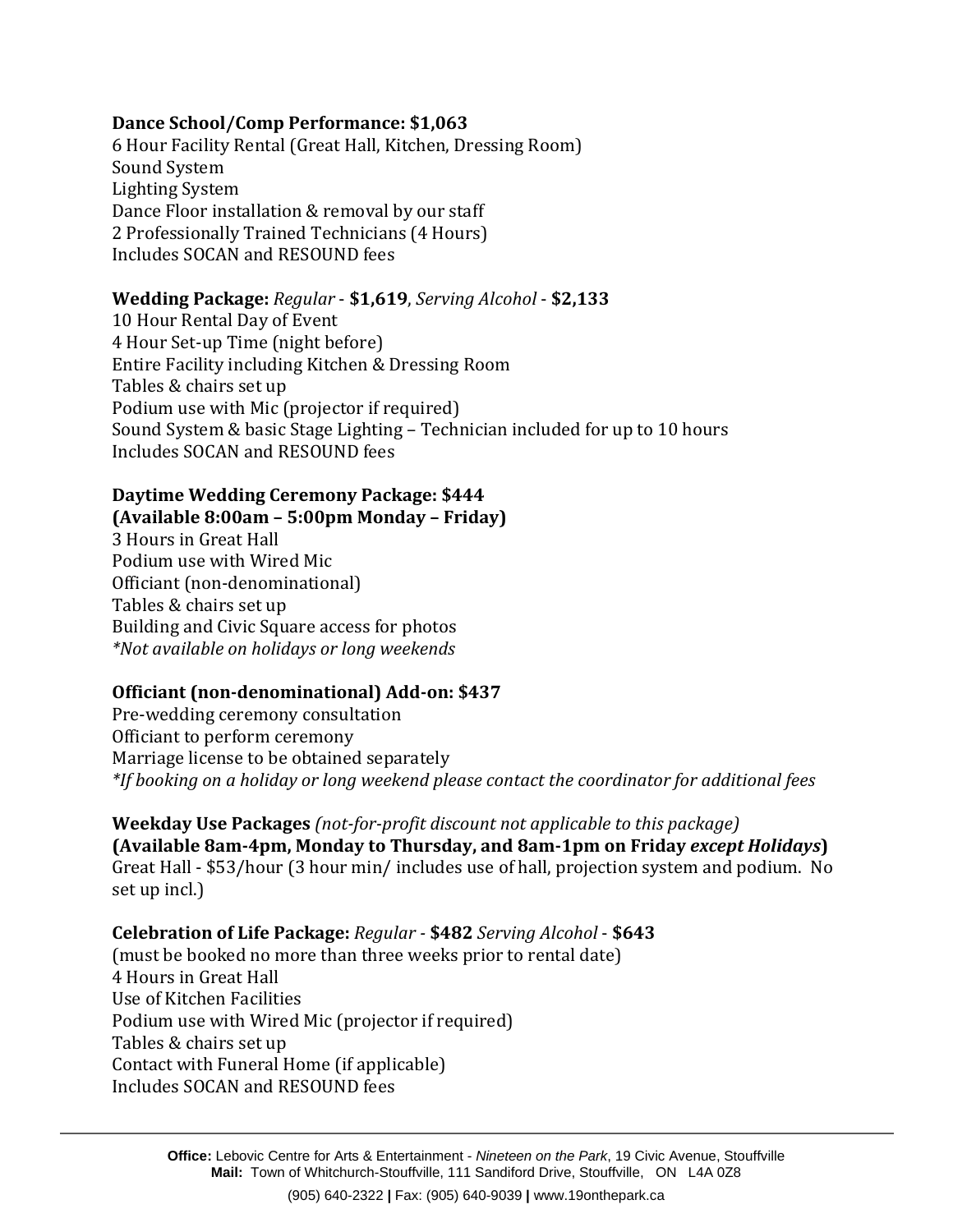#### **Photography Package - \$348**

2 Hour Rental Balcony Access Civic Square Access 1 staff person to assist as needed. (set up, sound system/lighting not included). *\*note: this package cannot be booked more than 1 month in advance and is not available on holidays or long weekends*

## **Additional Services**

#### **C***an be added to any above package. Cannot be added to the 'build your own rental package'.*

#### **Additional Technician Hours - \$55/hour, Holiday/Long Weekend Rate - \$82.50 Additional Security Guard Hours - \$35/hour, Holiday/Long Weekend Rate - \$52.5**

**Ticketing Packages –** All ticketing information should be sent to [emma.vouk@townofws.ca](mailto:emma.vouk@townofws.ca) Please provide ticketing information a minimum of 2 weeks prior to your on-sale date.

*Package A- \$61.75* **Per Event Setup Fee + 15% of Ticket Sales** (each performance) To use our online website, allowing your audience to purchase tickets using VISA, MC online or Debit, Cash, Cheque, VISA & MC here at the Box Office. We will also create the ticket design and print them out for you. This option is for general admission and assigned seating shows. All tickets are also required to have a \$1/ticket Capital Improvement Fund fee. Rentals are welcome to use outside ticketing software/websites for their events.

#### *Package B-* **\$75**

We will print out general admission tickets for your event which you can sell yourself. All tickets are also required to have a \$1/ticket Capital Improvement Fund fee.

**Marketing Packages –** All marketing materials should be sent to [christina.ricci@townofws.ca](mailto:christina.ricci@townofws.ca)

#### *Package A-* **\$33**

Using an image and description provided by you, this package includes your event on our website, calendar of events, and in one e-blast to 2500+ contacts. Please allow 3 weeks for this information to be posted. We will also post your event poster (printed and provided by you) in our kiosk windows.

#### *Package B-* **\$110,** *Revisions -* **\$27/per**

Using an image you provide, we will create a basic poster for you to advertise your event. We will provide you with 20 colour  $8\frac{1}{2}$ " x 11" copies of this poster, and also post one in each of our kiosks. This same poster, image and information will be listed on our website. We will also send your event out in one e-blast to 2500+ contacts. Please allow 4 weeks for these items to be produced.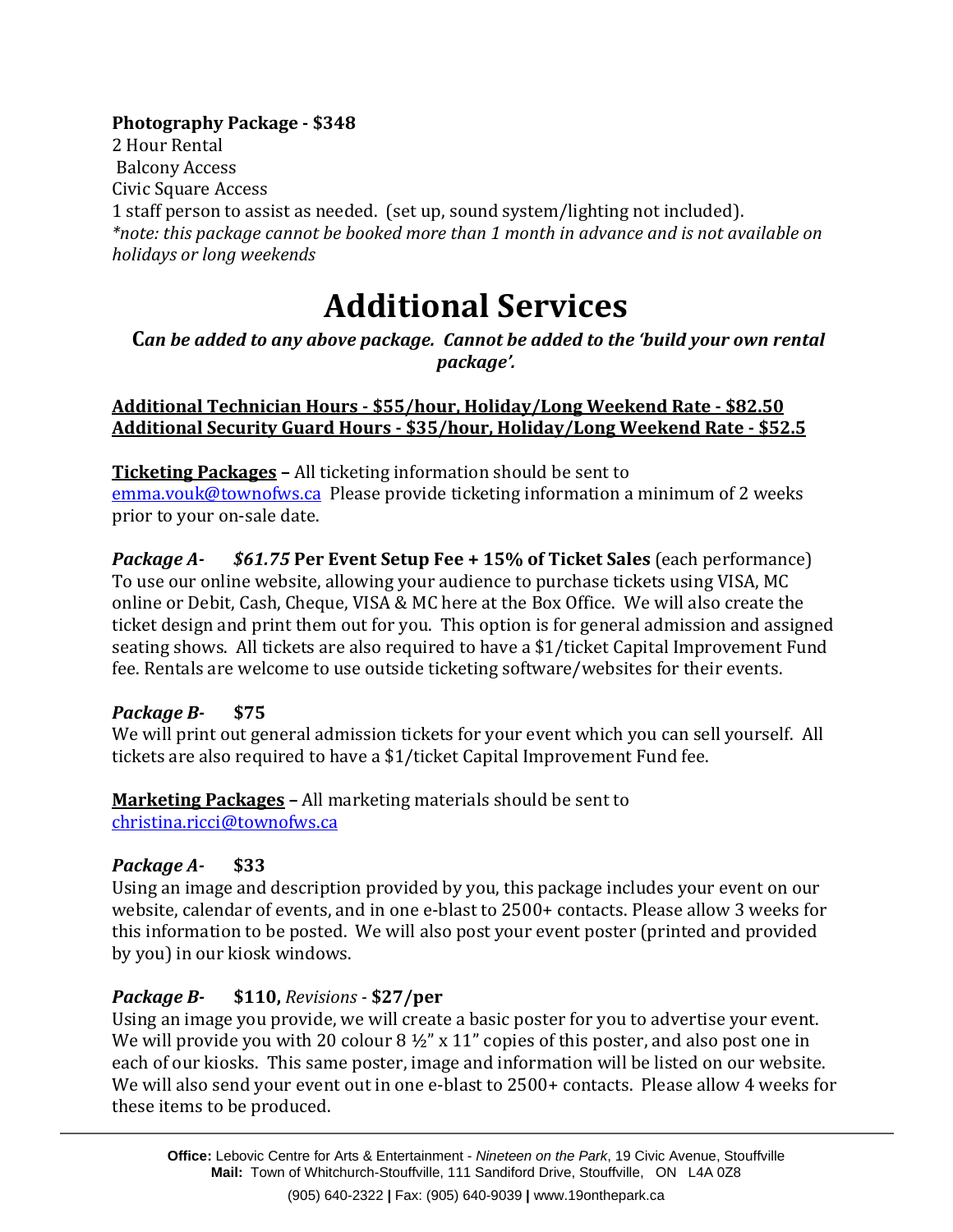#### **Package Add On Options**

Piano – 6' conservatory grand piano - **\$136** - *Tuned*- **\$246** Pipe & Drape Removal – **\$365** Dance Floor installation (for dance and theatre performances only) - **\$209** Cruiser Table Use - **\$16.08/table** Projector Use - **\$20/hour** Technician (min 3 hours) - **\$57/hour** Sound System (other than regular AUX plugin) - **\$15/hour \* requires a technician to run** Lighting System - **\$15/hour \* requires a technician to run**

#### **Landmark Fee:**

Renters are subject to a **5%** Landmark Fee when hiring any catering company to operate within 19 on the Park. Please contact your coordinator for more details.

#### **Not-for-Profit Group Discount**

If your event is hosted by a *registered* not-for-profit organization, or is fundraising and 50% or more of the ticket price is going to a registered not-for-profit, then you will receive a 20% discount off the price of your rental (whichever package is chosen). This discount does not apply to ticketing or marketing packages, technician hours or additional services. Note: proof of not-for-profit/charitable status may be required.

This discount is NOT available on "Prime" days (Friday nights, Saturday daytime, Saturday nights).

#### **Cancellation & Payment Policies**

Dates will not be 'held' until a signed contract and a non-refundable 50% deposit have been received by 19 on the Park.

Payment in full must be received no later than 10 days prior to rental. For cancellations within 10 days of the event date, no refund will be given.

For bookings made within 10 days of the event date, a signed contract and payment in full must be received to hold the date. This payment is non-refundable.

Alteration of dates: A renter may choose to move their booking within the same calendar year (January to December) rather than lose their deposit. If the rental date being moved is 30 days or greater away, a \$25 administration fee applies. If the rental date being moved is within 30 days, a \$50 administration fee applies. The administration fee will be charged every time the booking date is moved.

#### **Security Guards**

Security Guards are required for certain events 19 on the Park. This includes, but is not limited to, events involving alcohol, large groups, or child/teen groups. This is done for the safety and security of everyone involved. If you are required to have Security Guards, 19 on the Park will hire a minimum of 2 guards from a professional security company on your behalf. They must be in the building for the duration of your event until the last person